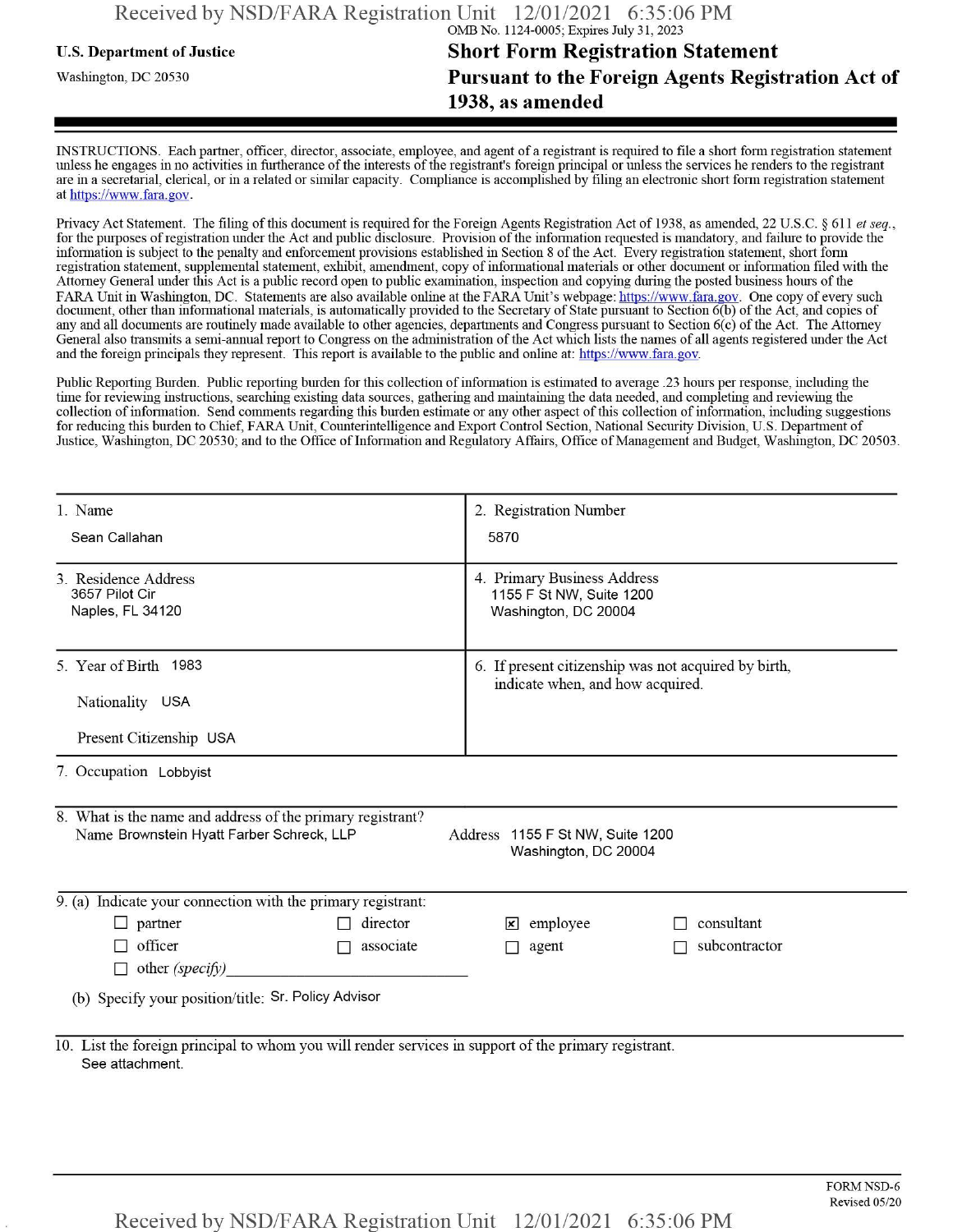| 11. Describe in detail all services which you will render to the foreign principal listed in Item 10 either directly, or<br>through the primary registrant listed in Item 8.<br>See attachment.                                                                                                                                                                                                                                                   |                                                             |                                                                                                                                                                                                                                                                                                                                                                                                                                                                                                                    |      |                            |                                         |         |  |  |
|---------------------------------------------------------------------------------------------------------------------------------------------------------------------------------------------------------------------------------------------------------------------------------------------------------------------------------------------------------------------------------------------------------------------------------------------------|-------------------------------------------------------------|--------------------------------------------------------------------------------------------------------------------------------------------------------------------------------------------------------------------------------------------------------------------------------------------------------------------------------------------------------------------------------------------------------------------------------------------------------------------------------------------------------------------|------|----------------------------|-----------------------------------------|---------|--|--|
|                                                                                                                                                                                                                                                                                                                                                                                                                                                   |                                                             |                                                                                                                                                                                                                                                                                                                                                                                                                                                                                                                    |      |                            |                                         |         |  |  |
| 12. Do any of the above described services include political activity as defined in Section 1(o) of the Act <sup>1</sup> ?<br>$Yes \nvert x$<br>No <sub>1</sub>                                                                                                                                                                                                                                                                                   |                                                             |                                                                                                                                                                                                                                                                                                                                                                                                                                                                                                                    |      |                            |                                         |         |  |  |
| See question 11.                                                                                                                                                                                                                                                                                                                                                                                                                                  | dissemination of informational materials.                   | If yes, describe separately and in detail such political activity. The response must include, but not be limited to, activities<br>involving lobbying, promotion, perception management, public relations, economic development, and preparation or                                                                                                                                                                                                                                                                |      |                            |                                         |         |  |  |
|                                                                                                                                                                                                                                                                                                                                                                                                                                                   |                                                             | 13. The services described in Items 11 and 12 are to be rendered on a                                                                                                                                                                                                                                                                                                                                                                                                                                              |      |                            |                                         |         |  |  |
|                                                                                                                                                                                                                                                                                                                                                                                                                                                   | $\Box$ full time basis<br>$\mathbf{\times}$ part time basis |                                                                                                                                                                                                                                                                                                                                                                                                                                                                                                                    |      |                            | $\Box$ special basis                    |         |  |  |
|                                                                                                                                                                                                                                                                                                                                                                                                                                                   |                                                             | 14. What compensation or thing of value have you received to date or will you receive for the above services?                                                                                                                                                                                                                                                                                                                                                                                                      |      |                            |                                         |         |  |  |
|                                                                                                                                                                                                                                                                                                                                                                                                                                                   |                                                             |                                                                                                                                                                                                                                                                                                                                                                                                                                                                                                                    |      |                            |                                         |         |  |  |
|                                                                                                                                                                                                                                                                                                                                                                                                                                                   |                                                             | Salary: Not based solely on services rendered to the foreign principal(s).                                                                                                                                                                                                                                                                                                                                                                                                                                         |      |                            |                                         |         |  |  |
|                                                                                                                                                                                                                                                                                                                                                                                                                                                   | Fee: Amount \$                                              |                                                                                                                                                                                                                                                                                                                                                                                                                                                                                                                    |      |                            | $\Box$ Other thing of value             |         |  |  |
| 15. During the period beginning 60 days prior to the date of your obligation to register under FARA, have you, from your own funds<br>and on your own behalf either directly or through any other person, made any contributions of money or other things of value in<br>connection with an election to political office or in connection with any primary election, convention, or caucus held to select<br>candidates for any political office? |                                                             |                                                                                                                                                                                                                                                                                                                                                                                                                                                                                                                    |      |                            |                                         |         |  |  |
| $Yes \n  \nabla$                                                                                                                                                                                                                                                                                                                                                                                                                                  | $\rm No$ $\Box$                                             |                                                                                                                                                                                                                                                                                                                                                                                                                                                                                                                    |      |                            |                                         |         |  |  |
| If yes, furnish the following information:                                                                                                                                                                                                                                                                                                                                                                                                        |                                                             |                                                                                                                                                                                                                                                                                                                                                                                                                                                                                                                    |      |                            |                                         |         |  |  |
| Date<br>10/20/2021                                                                                                                                                                                                                                                                                                                                                                                                                                | Donor<br>11/29/2021 Sean Callahan<br>Sean Callahan          | Political Organization/Candidate<br>Chris Van Hollen in de de de de la contra<br>Rosa DeLauro                                                                                                                                                                                                                                                                                                                                                                                                                      |      | Method<br>Online<br>Online | Amount/Thing of Value<br>\$500<br>\$250 |         |  |  |
|                                                                                                                                                                                                                                                                                                                                                                                                                                                   |                                                             | <b>EXECUTION</b>                                                                                                                                                                                                                                                                                                                                                                                                                                                                                                   |      |                            |                                         |         |  |  |
|                                                                                                                                                                                                                                                                                                                                                                                                                                                   |                                                             | In accordance with 28 U.S.C. § 1746, and subject to the penalties of 18 U.S.C. § 1001 and 22 U.S.C. § 618, the undersigned swears or<br>affirms under penalty of perjury that he/she has read the information set forth in this statement filed pursuant to the Foreign Agents<br>Registration Act of 1938, as amended, 22 U.S.C. § 611 et seq., that he/she is familiar with the contents thereof, and that such contents<br>are in their entirety true and accurate to the best of his/her knowledge and belief. |      |                            |                                         |         |  |  |
| December 01, 202 Sean Callahan                                                                                                                                                                                                                                                                                                                                                                                                                    |                                                             |                                                                                                                                                                                                                                                                                                                                                                                                                                                                                                                    | Sign | /s/ Sean Callahan          |                                         | eSigned |  |  |
| Date                                                                                                                                                                                                                                                                                                                                                                                                                                              |                                                             | <b>Printed Name</b>                                                                                                                                                                                                                                                                                                                                                                                                                                                                                                |      |                            | Signature                               |         |  |  |

1 "Political activity," as defined in Section 1(o) of the Act, means any activity which the person engaging in believes will, or that the person intends to, in any way influence any agency or official of the Government of political party.

Received by NSD/FARA Registration Unit 12/01/2021 6:35:06 PM